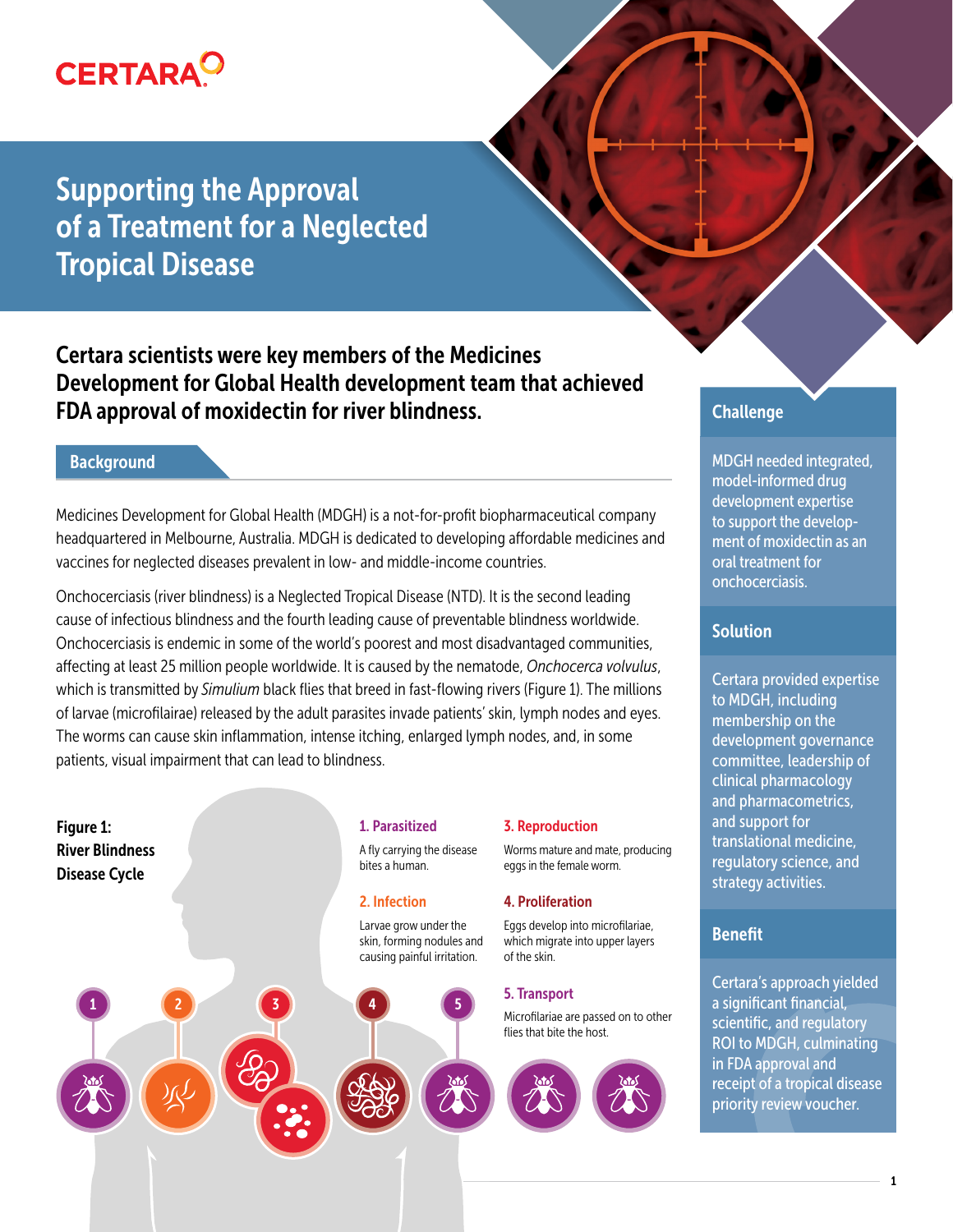## **Challenge**

In sub-Saharan Africa, where onchocerciasis is endemic, the standard of care is administered once (annual communitydirected treatment with ivermectin: aCDTI) or twice a year (biannual CDTI: bCDTI) as part of mass drug administration (MDA) programs. Unfortunately, epidemiological modeling has shown that aCDTI is unlikely to achieve the 2012 London Declaration on Neglected Tropical Diseases goal of eliminating onchocerciasis in 80% of endemic countries by 2025. Thus, alternative treatments were needed.

Moxidectin is a macrocyclic lactone anthelmintic drug. It was first developed as a veterinary product and is registered worldwide for the prevention of canine heartworm and for the treatment of livestock parasites. Moxidectin has several features that make it suitable as a global health medicine. It can be administered orally, has extensive tissue distribution, and has a long half-life of 20 to 40 days, which facilitates infrequent dosing. However, this drug was not registered for human use.

MDGH secured the rights to develop moxidectin for human use from the World Health Organization (WHO) Special Program for Research and Training in Tropical Diseases (TDR) in 2015. This client needed integrated, model-informed drug development expertise in the areas of clinical pharmacology, translational medicine, and regulatory science to support the development of moxidectin as an oral treatment for onchocerciasis.

### Solution

Certara scientists provided a variety of expertise to MDGH's global virtual development team for moxidectin for river blindness. This included membership on the development governance committee, leadership of clinical pharmacology and pharmacometrics (modeling and simulation), and support for MDGH's translational medicine, regulatory science, and strategy activities.

Pharmacokinetic/pharmacodynamic modeling and simulation (PK/PD M&S) was applied throughout the program to expand the development team's knowledge of moxidectin. Specifically, the Certara team used population PK/PD models to support the therapeutic dose rationale and to understand the potential impact of intrinsic (eg, body composition, gender, age, disease burden) and extrinsic (eg, concomitant medications, food, formulation) factors on moxidectin dosing and use.

This model revealed that increased systemic drug exposure corresponded to an increased probability of sustained microfilarial response (SMR) in the skin and decreased ocular burden over 12 months.

Modeling and simulation methods also informed clinical trial design, conduct, and analyses. Those trials included a concentration QT (cQT) study to assess the potential for cardiotoxicity and selection of doses for a pediatric Phase 2 study.

MDGH and Certara also collaborated with teams from TDR and Imperial College London to combine PK/PD modeling with epidemiological and health economic outcomes research (HEOR) modeling to explore public health strategies that could accelerate eliminating onchocerciasis.

Lastly, Certara provided regulatory support to the moxidectin program. Certara scientists authored key new drug application (NDA) documents and supported all major face-to-face meetings with the FDA.

### Benefit

The integrated and creative approach that Certara used for moxidectin yielded a significant financial, scientific, and regulatory ROI to this client. As a co-investigator with MDGH, Certara helped attract approximately \$8 million in grants for clinical trials and epidemiology/HEOR modeling.

By combining the absorption, distribution, metabolism, and excretion (ADME) and cQT studies, MDGH was able to complete these studies with only 50 subjects. Traditionally, these studies would require multiple studies with hundreds of subjects.

The use of M&S was also critical in driving greater efficiency. Modeling approaches were leveraged to bridge the new market formulation to historic data, despite not having information on retained clinical formulations used. M&S was also employed to "retrofit" the dose rationale for the moxidectin program. This enabled the use of only a single Phase 3 clinical trial and exposureresponse data from a Phase 2 study to support an approval.

Determining the retreatment interval for dosing with moxidectin had to be addressed to make it a successful public health intervention. Moxidectin was only evaluated in clinical trials at a single dose. Yet, application in the field would require multiple dosing. The Certara team expanded their pharmacological and epidemiological modeling methods to justify the moxidectin retreatment interval. Using epidemiological modeling to justify the dosing interval in a regulatory filing is unprecedented.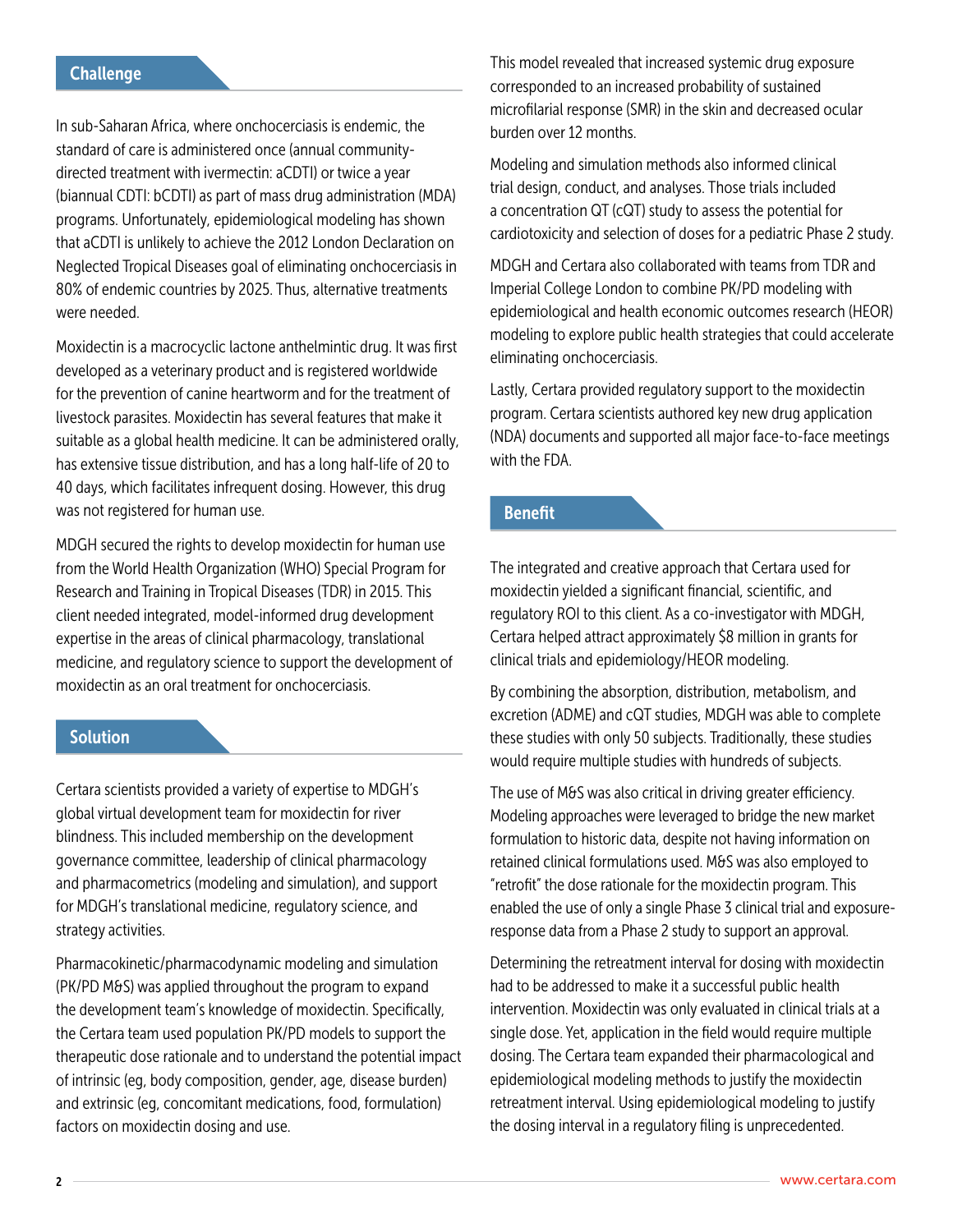This modeling demonstrated that—for a given patient population, treatment frequency, and coverage—moxidectin could significantly shorten the time to eliminate onchocerciasis compared to current ivermectin strategies (Table 1). The increased cost incurred with biannual moxidectin distribution (bCDTM) indicates that annual moxidectin (aCDTM) would be more economically viable than the currently proposed alternative treatment strategy of switching from aCDTI to bCDTI. To achieve the fastest possible eradication or for areas of very high pre-treatment endemicity, bCDTM could be used and remains more economical than bCDTI.

| <b>MDA Scenario</b>                                                                                  | aCDTI | bCDTI    | <b>aCDTM</b> | <b>bCDTM</b> |
|------------------------------------------------------------------------------------------------------|-------|----------|--------------|--------------|
| <b>Mesendemic Focus</b> (community microfilariae load = $9.1$ mf/skin snip, prevalence < $60\%$ )    |       |          |              |              |
| Standard                                                                                             | 22    | 19 (14%) | 19 (14%)     | 17 (23%)     |
| Enhanced                                                                                             | 18    | 14 (22%) | 14 (22%)     | 11 (39%)     |
| <b>Hyperendemic Focus</b> (community microfilariae load = $31.3$ mf/skin snip, prevalence > $70\%$ ) |       |          |              |              |
| Standard                                                                                             | 30    | 26 (13%) | 26 (13%)     | 23 (23%)     |
| <b>F</b> nhanced                                                                                     |       | 15 (12%) | 15 (12%)     | 13 (24%)     |

\* Standard MDA: 65% therapeutic coverage, 5% systemic non-compliance

\*\* Enhanced MDA: 80% therapeutic coverage, 1% systemic non-compliance

Thus, moxidectin has the potential to deliver enormous public health benefits. In collaboration with the WHO, Imperial College, and the World Bank, these insights were leveraged to support an investment thesis for bCDTM.

### Impact

The FDA approved MDGH's NDA for moxidectin on June 13, 2018 and granted them a tropical disease priority review voucher. MDGH is the first not-for-profit biopharmaceutical company to achieve FDA approval as the sole sponsor, and also, the first not-for-profit awarded a priority review voucher from the FDA. This voucher—an incentive to spur development of medicines to treat neglected diseases—is a tradeable instrument that can be applied to accelerate review of any sponsor's drug. The priority review voucher has a current market value between \$100–200 million.

MDGH is committed to continuing moxidectin development for other indications including scabies, lymphatic filariasis, soil-transmitted helminths, and strongyloides, which are all neglected tropical diseases affecting up to one billion people. Certara will continue to partner with MDGH to achieve these goals.



#### **References**

Jamsen K, Kirkpatrick C, Opoku NO, Attah SK, Awadzi K, Kuesel AC, Olliaro P, Olipoh G, Ryg-Cornejo V, Tan B, Sullivan M, Fleckenstein L,& Rayner C. (2017, November). *Determining the optimal dose of moxidectin for onchocerciasis via pharmacokinetic/ pharmacodynamic (PK/PD) modeling of data from healthy volunteers and patients with onchocerciasis.* Presented at the American Society of Tropical Medicine & Hygiene Annual Meeting, Baltimore, MD.

Milton P, Walker M, Kuesel AC, Opoku NO, Attah SK, Kanza E, Bakajika D, Howard H, Halleux CM, Rayner C, Smith D, Pearce G, Sullivan M, & Basáñez MG. (2017, November). *The potential for six-monthly mass administration of moxidectin to accelerate onchocerciasis elimination.* Presented at the American Society of Tropical Medicine & Hygiene Annual Meeting, Baltimore, MD.

PR Newswire. (2018, June 13). *US FDA approves moxidectin for the treatment of river blindness.* [Press release]. Retrieved from https://www.prnewswire.com/ news-releases/us-fda-approvesmoxidectin-for-the-treatment-ofriver-blindness-300666114.html